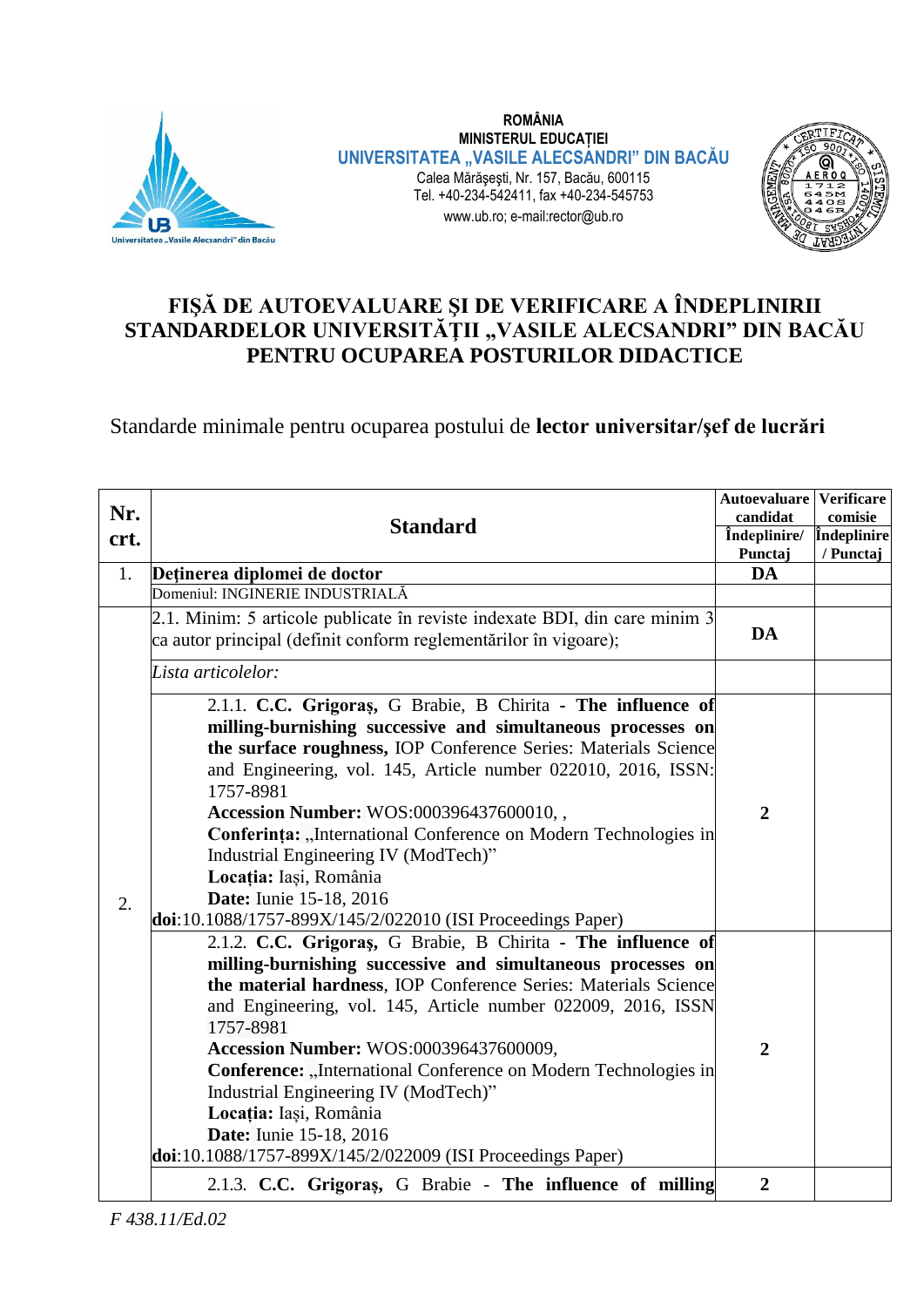| parameters on the material hardness in the case of magnesium        |                  |  |
|---------------------------------------------------------------------|------------------|--|
| alloy AZ61A, IOP Conference Series: Materials Science and           |                  |  |
| Engineering, vol. 95, 012023, 2015                                  |                  |  |
| Conferința: "3rd<br>International<br>Conference<br>Modern<br>on     |                  |  |
| Technologies in Industrial Engineering (ModTech)"                   |                  |  |
| Locația: Mamaia, România                                            |                  |  |
| Data: Iunie 17-20, 2015                                             |                  |  |
| doi: 10.1088/1757-899X/95/1/012023 (ISI Proceedings)                |                  |  |
| 2.1.4. C.C. Grigoraș, G Brabie - The influence of milling           |                  |  |
| parameters on the surface roughness in the case of magnesium        |                  |  |
| alloy AZ61A, International Journal of Modern Manufacturing          |                  |  |
| Technologies, Vol. VII, No. 2, p. 57-61, 2015, ISSN 2067-3604       | $\boldsymbol{2}$ |  |
| Indexat in 5 baze de date internationale (Scopus; Index Copernicus  |                  |  |
| International; Iet-Inspec; Google Scholar; China National Knowledge |                  |  |
| Infrastructure)                                                     |                  |  |
| 2.1.5. C.C. Grigoraș, B. Chiriță, G. Brabie, C. Ciofu, Additive     |                  |  |
| manufacturing of a stretch forming die using 3D printing            |                  |  |
| technology, IManEE 2019, IOP Conference Series: Materials           |                  |  |
| Science and Engineering, vol. 564, 2019, Article number 012017      |                  |  |
| Conferința: "The 23th Innovative Manufacturing Engineering &        | $\boldsymbol{2}$ |  |
| Energy International Conference IManEE 2019"                        |                  |  |
| Locația: Pitești, România                                           |                  |  |
| Data: Mai 22-24, 2019                                               |                  |  |
| doi: 10.1088/1757-899X/564/1/012017                                 |                  |  |
| 2.1.6. C.C. Grigoraș, B Chiriță, G. Brabie, C Ciofu, Experimental   |                  |  |
| analysis of AZ31B magnesium alloy sheet failure using punch         |                  |  |
| stretching, ICAMat 2019, IOP Conference Series: Materials           |                  |  |
| Science and Engineering, 682 (1), Article number 012009, 2019       |                  |  |
| <b>Conferința:</b> "10th International Conference<br>Advanced<br>on | $\boldsymbol{2}$ |  |
| Manufacturing Technologies"                                         |                  |  |
| Locația: București, România                                         |                  |  |
| Data: Octombrie 10-11, 2019                                         |                  |  |
| doi: 10.1088/1757-899X/682/1/012009                                 |                  |  |
| 1. 2.1.7. B. Chiriță, C.C. Grigoras, C Tâmpu, E Herghelegiu,        |                  |  |
| Analysis of cutting forces and surface quality during face          |                  |  |
| milling of a magnesium alloy, IOP Conference Series: Materials      |                  |  |
| Science and Engineering 591 (1), Article number: 012006, 2019       |                  |  |
| Conferința: "Modern Technologies in Industrial Engineering VII,     | 1                |  |
| (ModTech2019)"                                                      |                  |  |
| Locația: Iași, România                                              |                  |  |
| <b>Data:</b> Iunie 19-22, 2019                                      |                  |  |
| doi:10.1088/1757-899X/591/1/012006                                  |                  |  |
| 2.1.8. Brabie, G. and C.C. Grigoras, Analysis of the surface        |                  |  |
| quality obtained in the case of milling-burnishing combined         |                  |  |
| process. PRODUCTICA Scientific Sessions, Vol. 7, No. 1: p. 237-     |                  |  |
| 245, 2015, ISSN 2067-2160                                           |                  |  |
| Conferința: "Integration of Research and Innovation in Bussiness    | $\mathbf{1}$     |  |
| Envirorment"                                                        |                  |  |
| Locația: București, Romania                                         |                  |  |
| Data: Mai 29, 2005                                                  |                  |  |
| 2.1.9. Brabie G., C.C. Grigoraș, A. D. Rizea, C. Cărăușu, A. L.     |                  |  |
| Chicea, C. Maier, Review of the present technological advance in    |                  |  |
| the field of water jet cutting,<br>Journal Proceedings<br>1n        | 1                |  |
| Manufacturing Systems 2018, vol 13, number 4, p 165-170, ISSN       |                  |  |
|                                                                     |                  |  |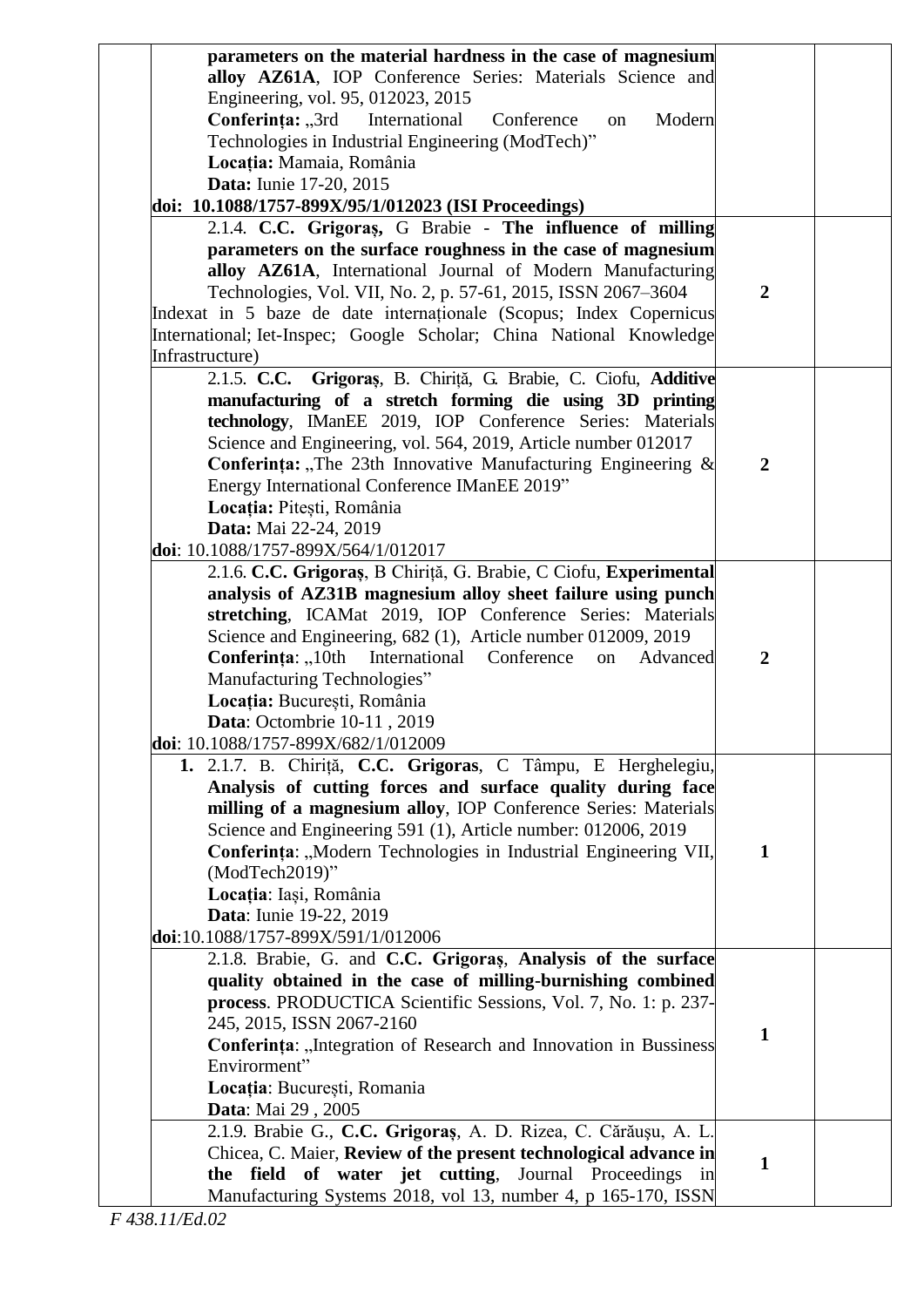| 2027-9238<br>Indexat in 6 baze de date internaționale (Index Copernicus, Ulrichsweb                                                                                                                                                                                                                                                                                                                                                                                                                                                                 |                  |  |
|-----------------------------------------------------------------------------------------------------------------------------------------------------------------------------------------------------------------------------------------------------------------------------------------------------------------------------------------------------------------------------------------------------------------------------------------------------------------------------------------------------------------------------------------------------|------------------|--|
| Global Serials Directory, Google Scholar, Proquest, Euroweb Database.<br>Research Bible)                                                                                                                                                                                                                                                                                                                                                                                                                                                            |                  |  |
| 2.1.10. C. Ciofu, B Chiriță, R Lupu, C.C. Grigoraș, C Radu, G<br>Brabie, Tendencies in forming sheet metal parts using<br>incremental forming advanced technologies, Journal of<br>Engineering Studies and Research, vol. 25 (3), p. 15-21, 2019,<br>ISSN: 2068-7559<br>Indexat in peste 10 baze de date internaționale (Index Copernicus, ERIH<br>PLUS, Google Academic, Publons, s.a.)                                                                                                                                                            | $\mathbf{1}$     |  |
| 2.1.11. C.C. Grigoras, V.A. Ciubotariu, V. Zichil, C. Tampu, E<br>Herghelegiu, B. Chirita, Stretch forming using heated die,<br>Journal of Engineering Studies and Research 27(4):24-29,<br>Conferința: "16th International Conference of Constructive Design<br>and Technological Optimization in Machine Building - OPROTEH<br>2021."<br>Locația: Bacău, România<br>Data: Mai 25-27, 2021<br>doi:10.29081/jesr.v27i4.295, 2021                                                                                                                    | $\overline{2}$   |  |
| 2.1.12. C.C. Grigoras, B. Chirita, G. Brabie, V. Zichil, E.<br>Herghelegiu, C. Tampu, V.A. Ciubotariu, High-pressure water jet<br>cutting of S235JR steel alloy. Influence of process parameters<br>on dimensional accuracy, IOP Conference Series Materials<br>Science and Engineering 1182(1):012027, 2021<br>Conferința:<br>ModTech International Conference:<br>Modern<br>Technologies in Industrial Engineering IX (ModTech 2021) 23rd-<br><b>Data: 26 Iunie 2021</b><br>Locația: Eforie Nord, România<br>doi: 10.1088/1757-899X/1182/1/012027 | $\boldsymbol{2}$ |  |
| 2.1.13. C.C. Grigoras, B. Chirita, G. Brabie, A Python and Java<br>software approach for 2.5 axes, self-adaptive stretch forming<br>process and IoT solution, IOP Conference Series Materials<br>Science and Engineering, 968 012029, , 2020<br>Conferința:<br>6th<br>International Conference<br>Advanced<br>on<br>Manufacturing Engineering and Technologies<br>Data: 9-11 Septembrie 2020<br>Locația: Galați, România<br>doi: http://dx.doi.org/10.1088/1757-899X/968/1/012029                                                                   | $\overline{2}$   |  |
| 2.1.14. C.C. Grigoraș, B Chiriță, G Brabie, V Zichil, E<br>Herghelegiu1, C Tâmpu, C Ciofu and C Iancu, The analysis of<br>high-pressure water jet cutting of thick aluminium alloy 6061-<br>T651 from a statistical perspective, IOP Conference Series:<br>Materials Science and Engineering, Volume 916, 012043, 2020<br>Conferința: ModTech International Conference - Modern<br>Technologies in Industrial Engineering VIII<br><b>Data: 23-27 Iunie 2020</b><br>Locația: Iași, Romania<br>doi: 10.1088/1757-899X/916/1/012043                    | $\overline{2}$   |  |
| 2.1.15. V.A. Ciubotariu, R. M. Crina, C.C. Grigoras, V. Zichil,<br>Obtaining new products in the PVC/AL joinery industry<br>applying the TIPS method - case study, IOP Conference Series<br>Materials Science and Engineering 1182(1):012014, 2021<br>Conferința:<br>ModTech International Conference:<br>Modern                                                                                                                                                                                                                                    | $\mathbf{1}$     |  |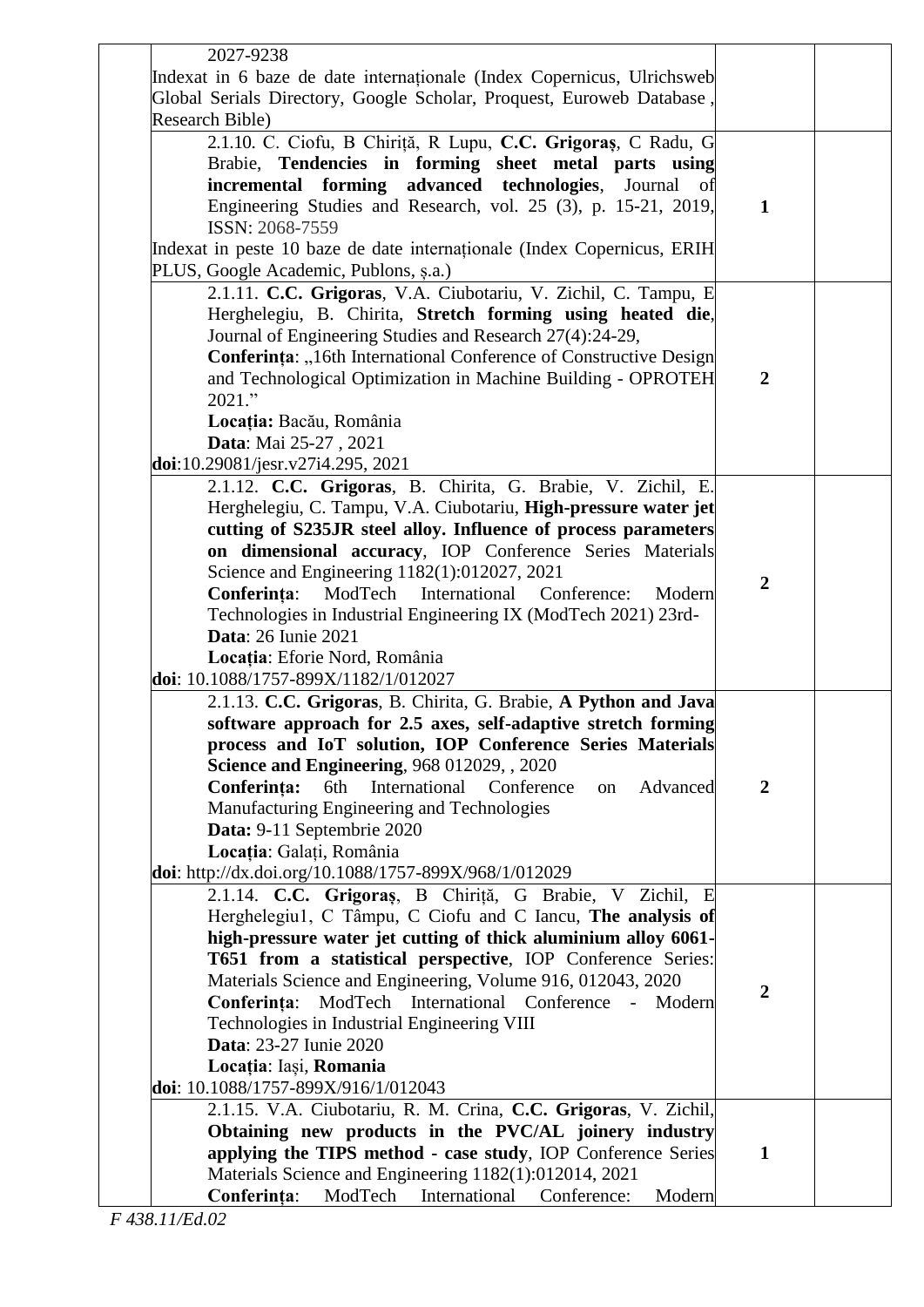| 2.2.1. L.D. Dobreci, V. Zichil, E. Nechita, C.C. Grigoras, V.A.                                                             | 3.679            |  |
|-----------------------------------------------------------------------------------------------------------------------------|------------------|--|
| Lista articolelor:                                                                                                          |                  |  |
| 2.2. 1 articol publicat într-o revistă cotată ISI (article/review/proceedings<br>paper/book review);                        | DA               |  |
| Punctaj realizat: 20 articole din care 11 ca autor principal<br>(31 pct., criteriu îndeplinit)                              |                  |  |
| doi: https://doi.org/10.2478/aucts-2021-0004                                                                                |                  |  |
| Method, in E-Learning, Vol 73, 2021, pag. 106.                                                                              |                  |  |
| Analysis and Isostatic Curves, as Opposed to the Photoelasticity                                                            | $\boldsymbol{2}$ |  |
| Advantages of using the Finite Elements Method in Stress                                                                    |                  |  |
|                                                                                                                             |                  |  |
| $\text{doi: } 10.1016/j.promfg. 2020.04.323 (ISI Proceedings)$<br>2.1.20. C.C. Grigoraș, V. Zichil, V. Ciubotariu, C. Drob, |                  |  |
|                                                                                                                             |                  |  |
| Locatia: Cottbus, Germania<br>Data: 4-8 Mai 2020                                                                            |                  |  |
| Conferința: "23rd Internation Conference on Material Forming"                                                               |                  |  |
| Volume 47, 2020, Pages 1462-1467, ISSN 2351-9789                                                                            | $\mathbf{1}$     |  |
| Sheets using Fuzzy Logic Prediction, Procedia Manufacturing,                                                                |                  |  |
| G. Brabie, Fracture Investigation in Draw Bending of AZ31B                                                                  |                  |  |
| 2.1.19. C. Ciofu, C.C. Grigoraș, B. Chiriță Alexandru, A.C. Iancu,                                                          |                  |  |
| doi: 10.29081/jesr.v26i4.235                                                                                                |                  |  |
| Data: Mai 25-27, 2020                                                                                                       |                  |  |
| Locația: Bacău, România                                                                                                     |                  |  |
| Design and Technological Optimization in Machine Building"                                                                  |                  |  |
| Conferința: "The 15th International Conference of Constructive                                                              | $\mathbf{1}$     |  |
| Studies and Research 26(4):47-52, 2021                                                                                      |                  |  |
| for the construction of switch faucets, Journal of Engineering                                                              |                  |  |
| Application of lexicographic methods in finding new solutions                                                               |                  |  |
| 2.1.18. V.A. Ciubotariu, I. Olaru, R. M. Crina, C.C. Grigoras,                                                              |                  |  |
| doi: $10.29081/jesr.v27i1.249$                                                                                              |                  |  |
| Data: Mai 25-27, 2020                                                                                                       |                  |  |
| Locația: Bacău, România                                                                                                     |                  |  |
| Design and Technological Optimization in Machine Building"                                                                  |                  |  |
| Conferința: "The 15th International Conference of Constructive                                                              | $\mathbf{1}$     |  |
| Studies and Research 27(1):33-38, 2021                                                                                      |                  |  |
| through matrix morphological research, Journal of Engineering                                                               |                  |  |
| Herghelegiu, Obtaining new thin walled tubular structures                                                                   |                  |  |
| 2.1.17. V.A. Ciubotariu, R. M. Crina, C.C. Grigoras, E.                                                                     |                  |  |
| doi: https://doi.org/10.54684/ijmmt.                                                                                        |                  |  |
| Data: Mai 25-27, 2021                                                                                                       |                  |  |
| Locația: Bacău, România                                                                                                     |                  |  |
| 2021."                                                                                                                      |                  |  |
| and Technological Optimization in Machine Building - OPROTEH                                                                | $\mathbf{1}$     |  |
| Conferința: "16th International Conference of Constructive Design                                                           |                  |  |
| Technologies XIII, No. 3 / 2021                                                                                             |                  |  |
| parameters, International Journal of Modern Manufacturing                                                                   |                  |  |
| Modelling and optimization of magnesium alloy milling                                                                       |                  |  |
| 2.1.16. B. Chirita, C Tampu, E Herghelegiu, C.C. Grigoras,                                                                  |                  |  |
| doi: 10.1088/1757-899X/1182/1/012014                                                                                        |                  |  |
| Locația: Eforie Nord, Romania                                                                                               |                  |  |
| Technologies in Industrial Engineering IX (ModTech 2021)<br>Data: 23-26 Iunie 2021                                          |                  |  |
|                                                                                                                             |                  |  |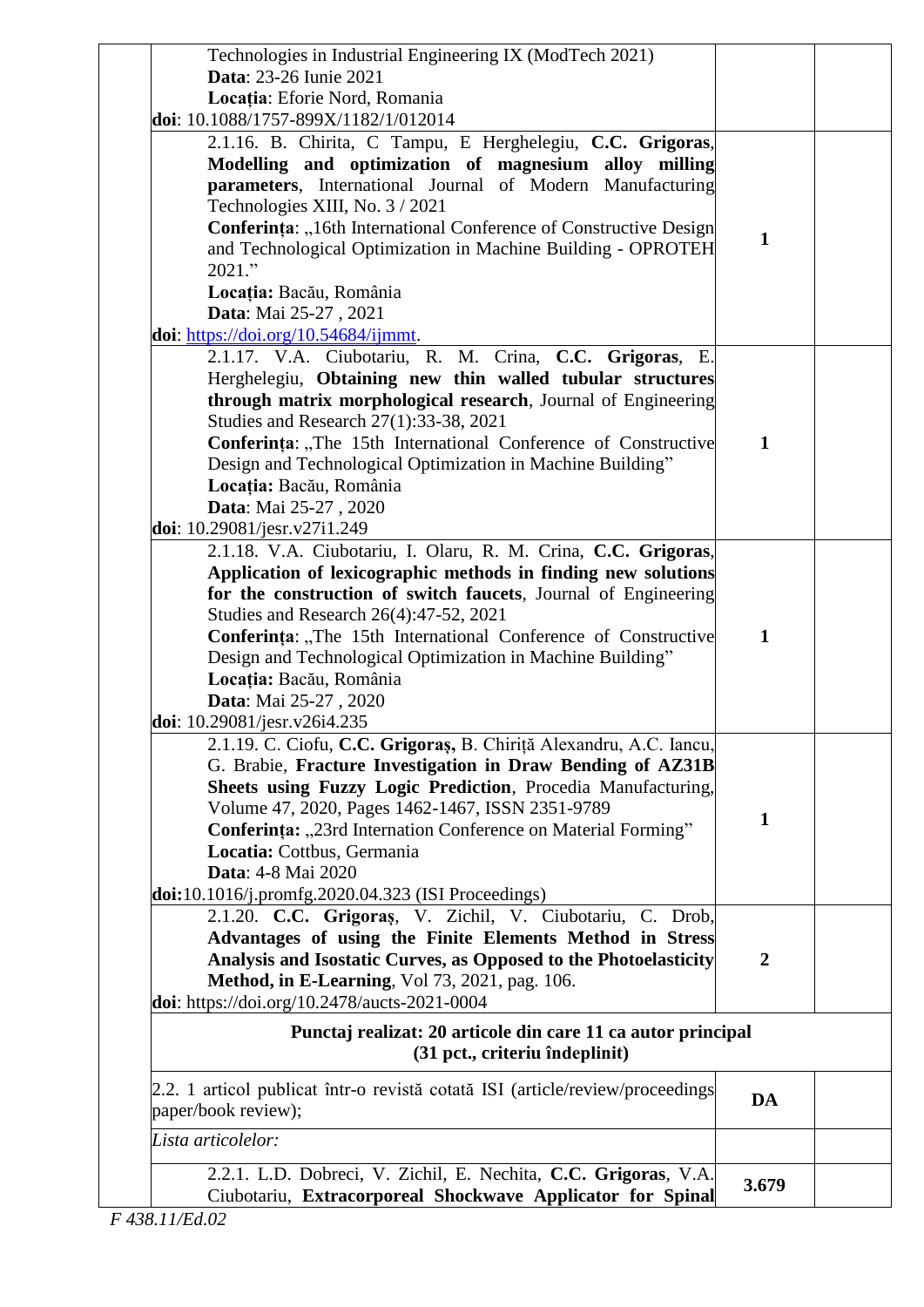| Adaptive Stretch-Forming Process: A Computer Vision and<br><b>Statistical</b><br><b>Analysis</b><br>Approach,<br>Machines<br>9(12), | 3.428        |  |
|-------------------------------------------------------------------------------------------------------------------------------------|--------------|--|
| 10.3390/machines9120357, 2021 (FI: 2.428)                                                                                           |              |  |
| Punctaj realizat: 2 articole publicate in reviste cotate ISI din care 1 ca autor principal<br>(7.107 pct., criteriu îndeplinit)     |              |  |
| 2.3. 3 prezentări la conferințe internaționale.                                                                                     | DA           |  |
| Lista prezentărilor:                                                                                                                |              |  |
| 2.3.1 Oproteh 2015 the 11th Internationl Conference, 4-6 June,                                                                      |              |  |
| Bacău, Romania: "Influența presiunii de tasare asupra rugozității                                                                   |              |  |
| suprafeței și a durității materialului. Conference proceedings                                                                      | $\mathbf{1}$ |  |
| abstracts"                                                                                                                          |              |  |
| 2.3.2 Oproteh 2016 the 12th International Conference of                                                                             |              |  |
| <b>Constructive Design and Tehnological Optimisation in Machine</b>                                                                 | $\mathbf{1}$ |  |
| Building, 2-4 June, Bacău, Romania: "Statistical analysis of the                                                                    |              |  |
| influence of the milling-burnishing process parameters"                                                                             |              |  |
| 2.3.3 Oproteh 2019 the 14th Internation Conference of                                                                               |              |  |
| <b>Constructive Design and Tehnological Optimisation in Machine</b><br>Building, 2-4 June, Bacău, Romania:" Tendencies in forming   | $\mathbf{1}$ |  |
| metal parts using incremental forming<br>sheet<br>advanced                                                                          |              |  |
| technologies"                                                                                                                       |              |  |
| 2.3.4 ImanEE 2019 the 23th Innovative Manufacturing                                                                                 |              |  |
| Engineering & Energy International Conferince, 22-24 May,                                                                           |              |  |
| Pitesti, Romania: "Aditive manufacturing of a stretch forming die                                                                   | $\mathbf{1}$ |  |
| using 3D printing technology"                                                                                                       |              |  |
| 2.3.5 ICAMaT 2019 the 10th Internation Conference on                                                                                |              |  |
| Advance Manufacturing Technologies, 10-11 Oct, Bucharest,                                                                           | $\mathbf{1}$ |  |
| Romania: "Experimental analisys of AZ31B magnesium alloy                                                                            |              |  |
| sheet failure using punch stretching"                                                                                               |              |  |
| 2.3.6 International Conference on Advanced Manufacturing                                                                            |              |  |
| Engineering and Technologies 9-11 September 2020, Galati,                                                                           | $\mathbf{1}$ |  |
| <b>Romania:</b> "A Python and Java software approach for 2.5 axes,                                                                  |              |  |
| self-adaptive stretch forming process and IoT solution"<br><b>International</b>                                                     |              |  |
| ModTech<br>Conference<br>2.3.7<br><b>Modern</b>                                                                                     |              |  |
| Technologies in Industrial Engineering VIII 23-27 June 2020,<br>Iasi, Romania: "The analysis of high-pressure water jet cutting of  | $\mathbf{1}$ |  |
| thick aluminium alloy 6061-T651 from a statistical perspective"                                                                     |              |  |
| 2.3.8 Modern Technologies in Industrial Engineering IX                                                                              |              |  |
| (ModTech 2021) 23rd-26th June 2021, Eforie Nord, Romania:                                                                           |              |  |
| "High-pressure water jet cutting of S235JR steel alloy. Influence of                                                                | 1            |  |
| process parameters on dimensional accuracy"                                                                                         |              |  |
| 2.3.9 16th International Conference of Constructive Design and                                                                      |              |  |
| <b>Technological Optimization in Machine Building - OPROTEH</b>                                                                     | $\mathbf{1}$ |  |
| 2021: "Stretch forming using heated die"                                                                                            |              |  |
| 2.3.10 4th LUMEN Online International Scientific Conference                                                                         |              |  |
| EDU 2020: "Virtual Laboratories in Technical Education:                                                                             | $\mathbf{1}$ |  |
| Innovative Approaches During the COVID-19 Pandemic"                                                                                 |              |  |